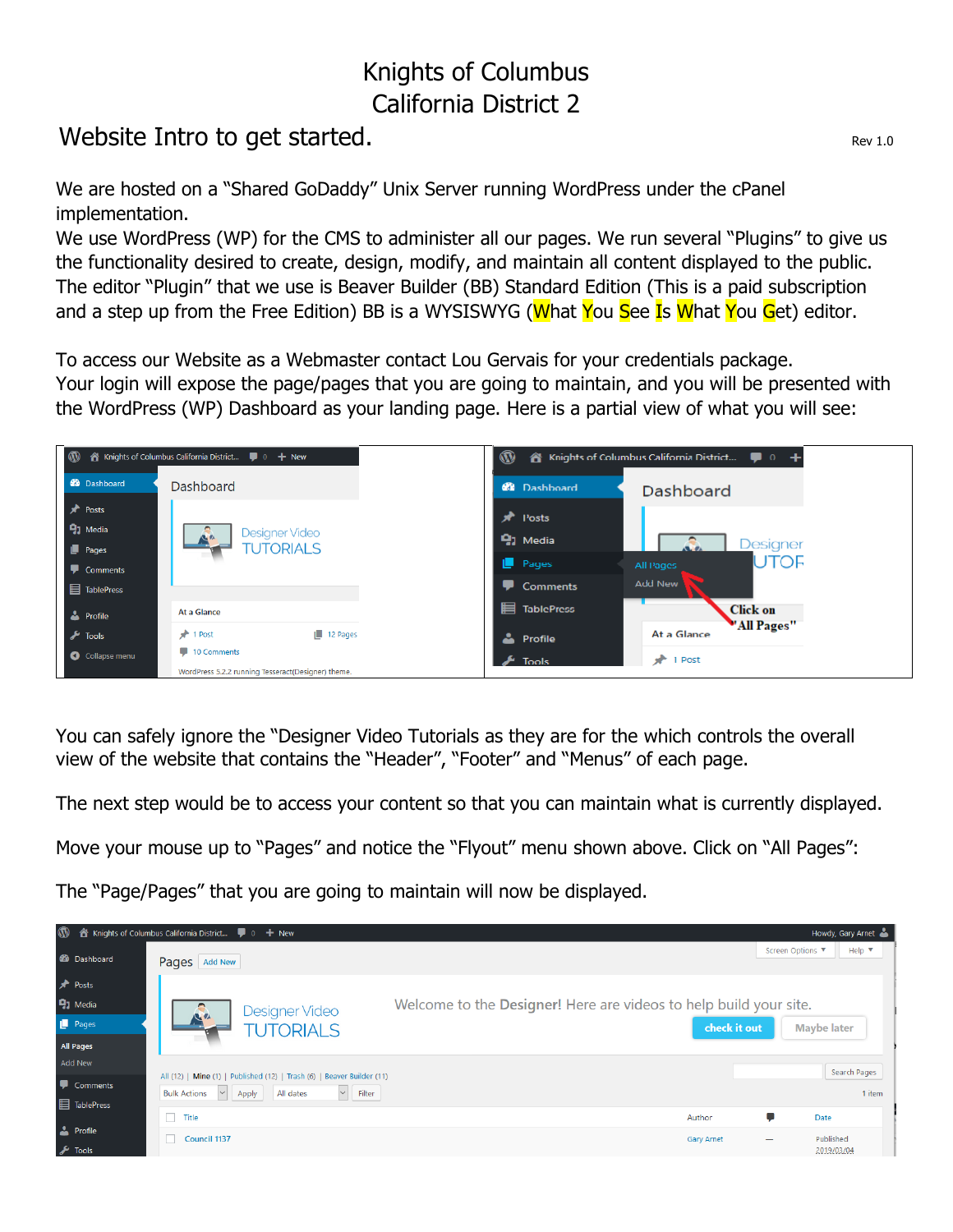Notice the "Title" of the page in the content area of the screen above.

When you hover over the "Title" of the page the editors available to use will flyout exposing 5 choices.

| --------             |                                                                                                                                                                           |                                                                   |              |               |                         |
|----------------------|---------------------------------------------------------------------------------------------------------------------------------------------------------------------------|-------------------------------------------------------------------|--------------|---------------|-------------------------|
| <b>CD</b> Dashboard  | Pages   Add New                                                                                                                                                           |                                                                   |              | ------------- | <b>School Security</b>  |
| <b>A</b> Posts       |                                                                                                                                                                           |                                                                   |              |               |                         |
| <sup>9</sup> 1 Media | Designer Video                                                                                                                                                            | Welcome to the Designer! Here are videos to help build your site. |              |               |                         |
| Pages                | <b>ALL</b><br><b>TUTORIALS</b>                                                                                                                                            |                                                                   | check it out |               | <b>Maybe later</b>      |
| <b>All Pages</b>     |                                                                                                                                                                           |                                                                   |              |               |                         |
| Add New              |                                                                                                                                                                           |                                                                   |              |               | Search Pages            |
| Comments             | All (12)   Mine (1)   Published (12)   Trash (6)   Beaver Builder (11)<br>$\vert \vee \vert$<br><b>Bulk Actions</b><br>All dates<br>Apply<br>Filter<br>$\vert \vee \vert$ |                                                                   |              |               | 1 item                  |
| <b>目 TablePress</b>  |                                                                                                                                                                           |                                                                   |              |               |                         |
|                      | П<br>Title                                                                                                                                                                |                                                                   | Author       | t,            | Date                    |
| $\sqrt{\ }$ Tools    | Council 1137<br>Edit   Quick Edit   Trash   View   Beaver Builder .                                                                                                       |                                                                   | Gary Arnet   |               | Published<br>2019/03/04 |
| <b>A</b> Profile     |                                                                                                                                                                           |                                                                   |              |               |                         |

Please note that Beaver Builder is currently active for this page. Please use this editor to access the page and make your changes.

The "Trash" item will delete this page. Please don't delete nor rename it as this page is part of the menu items and linked by other pages on this website.

When you select "Beaver Builder" it will take a bit of time (5 or more seconds) for the page to display and as it is being pulled from the DB and created for you. BB & WP will lock the page while you are editing it. You will notice activity at the top left the browser indicating that the page is being loaded.

Here is a partial view of that page:

| Currently Editing Page<br>Home                                                                      |  | $\checkmark$ |  |                                                                                         |  |  |  | Edited <sup>O</sup> | Done |
|-----------------------------------------------------------------------------------------------------|--|--------------|--|-----------------------------------------------------------------------------------------|--|--|--|---------------------|------|
|                                                                                                     |  |              |  | <b>California District 2</b>                                                            |  |  |  |                     |      |
| $\Leftrightarrow$ $\blacktriangleright$ $\square$ $\equiv$ $\times$ .                               |  | Home         |  | Assembly-67   Council 1137   Council 4780   Council 7773   Council 9135   Council 13765 |  |  |  |                     |      |
|                                                                                                     |  |              |  |                                                                                         |  |  |  |                     |      |
| <b>Welcome to Knights of Columbus Northern California District 2</b>                                |  |              |  |                                                                                         |  |  |  |                     |      |
| Dave Mulqueeney (Email: papamul7@gmail.com) District Deputy/State Family of the Month/Year Chairman |  |              |  |                                                                                         |  |  |  |                     |      |

Notice at the top left of the browser the Beaver Icon and the Title of the page. To edit the content, move the mouse over a block of text and notice that the entire block of that text

or area of that page will be outlined like: (See the center part of the page and notice that outline.)

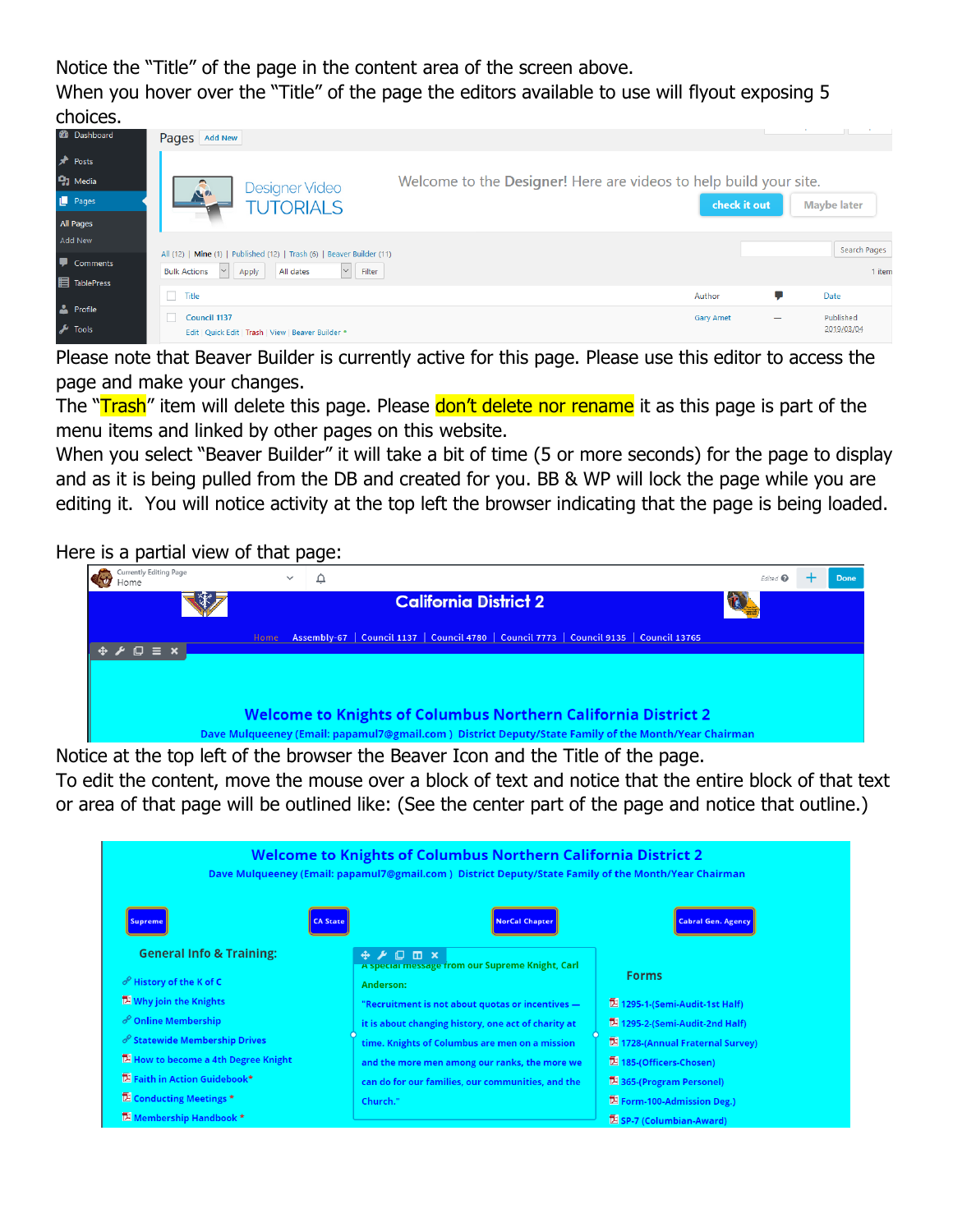While a block is outlined, and it is the one that you want to edit then simply click in it and it will open that section for you so that you can edit it.

Here are the results of clicking in the "Council 1137 Home" area:



If you are sure that you have it done, then simply click on Publish.

Tip: If the page got clobbered, scrambled or you simply want to start over then select the" Discard" button and the app will ask for your conformation. Accept that conformation and you will again be able to start over from the last published page. To restart click on the "Beaver Builder" menu item located at the top right of the page:

| 1 2 Knights of Columbus California District ( 0 + New / Edit Page B Beaver Builder . |  |      |
|--------------------------------------------------------------------------------------|--|------|
| <b>ANGLES</b>                                                                        |  | www. |

**Tip:** When you are inside a block that you are editing and you want to add an active link, you can test the active link to make sure it works before you publish this page. Use the "Save Draft" when you want to take a break but are not yet done with the edits.

To see the results of your published work, open another browser or a private page on the same browser. To see your changes, you may need to "Refresh" the page. If you don't see your changes, then you missed one or more of the steps.

While working with BB you should use the default of "Visual" unless you are familiar and comfortable with HTML. Go ahead and click on the "Text" box just to see what the HTML looks like. To get back, simply click on the "Visual" tab again. The "Add Media" tab will allow you to add images that are